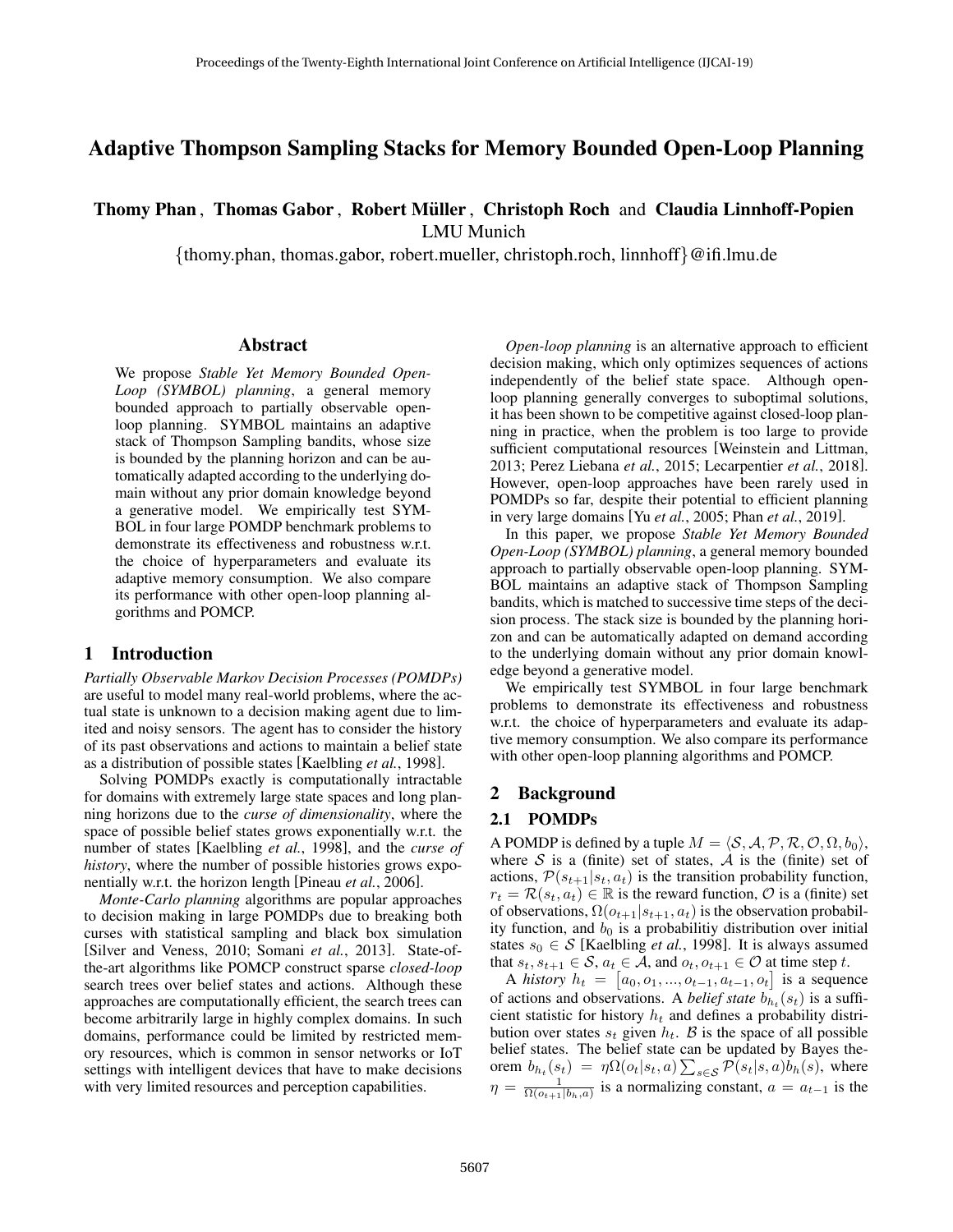last action, and  $h = h_{t-1}$  is the history without a and  $o_t$ .

The goal is to find a policy  $\pi : \mathcal{B} \to \mathcal{A}$ , which maximizes the expectation of return  $G_t$  for a horizon  $T$ :

$$
G_t = \sum_{k=0}^{T-1} \gamma^k \cdot \mathcal{R}(s_{t+k}, a_{t+k})
$$
 (1)

where  $\gamma \in [0, 1]$  is the discount factor.

 $\pi$  can be evaluated with a value function  $V^{\pi}(b_{h_t})$  =  $\mathbb{E}_{\pi}[G_t|b_{h_t}]$ , which is the expected return conditioned on belief states. An optimal policy  $\pi^*$  has a value function  $V^*$ , where  $V^*(b_{h_t}) \ge V^{\pi'}(b_{h_t})$  for all  $b_{h_t} \in \mathcal{B}$  and all  $\pi' \neq \pi^*$ .

## 2.2 Multi-armed Bandits

*Multi-armed Bandits (MABs)* are decision making problems with a single state s. An agent has to repeatedly select an action  $a \in \mathcal{A}$  in order to maximize its expected reward  $\mathbb{E}[\mathcal{R}(s, a) = X_a]$ , where  $X_a$  is a random variable with an unknown distribution  $f_{X_a}(x)$ . The agent has to balance between exploring actions to estimate their expected reward and exploiting its knowledge on all actions by selecting the action with the currently highest expected reward. This is the *exploration-exploitation dilemma*, where exploration can lead to actions with possibly higher rewards but requires time for trying them out, while exploitation can lead to fast convergence but possibly gets stuck in a local optimum. UCB1 and Thompson Sampling are possible approaches to solve MABs.

UCB1. selects actions by maximizing the upper confidence bound of action values  $UCBI(a) = \overline{X_a} + c\sqrt{\frac{\log(n_{total})}{n_a}}$  $\frac{(n_{total})}{n_a}$ , where  $\overline{X_a}$  is the average reward of action a, c is an exploration constant, n*total* is the total number of action selections, and  $n_a$  is the number of times action a was selected. The second term is the *exploration bonus*, which becomes smaller with increasing  $n_a$  [Auer *et al.*, 2002; Kocsis and Szepesvári, 2006]. UCB1 is a popular MAB algorithm and widely used in various challenging domains [Kocsis and Szepesvári, 2006; Bubeck and Munos, 2010; Silver and Veness, 2010].

Thompson Sampling. is a Bayesian approach to balance between exploration and exploitation of actions [Thompson, 1933]. The unknown reward distribution of  $X_a$  of each action  $a \in A$  is modeled by a parametrized likelihood function  $P_a(x|\theta)$  with parameter vector  $\theta$ . Given a prior distribution  $P_a(\theta)$  and a set of past observed rewards  $D_a$  =  ${x_1, x_2, ..., x_{n_a}}$ , the posterior distribution  $P_a(\theta|D_a)$  can be inferred by using Bayes rule  $P_a(\theta|D_a) \propto \prod_i P_a(x_i|\theta) P_a(\theta)$ . The expected reward of each action  $a \in \mathcal{A}$  can be estimated by sampling  $\theta \sim P_a(\theta|_{a})$  to compute  $\mathbb{E}_{\theta}[X_a].$ The action with the highest expected reward  $\mathbb{E}_{\theta}[X_a]$  is selected. Thompson Sampling has been shown to be an effective and robust algorithm for making decisions under uncertainty [Chapelle and Li, 2011; Kaufmann *et al.*, 2012].

#### 2.3 Online Planning in POMDPs

*Planning* searches for an (near-)optimal policy given a model  $\overline{M}$  of the environment  $M$ , which usually consists of explicit probability distributions of the POMDP. Unlike *global planning*, which searches the whole (belief) state space to find



Figure 1: Illustration of closed- and open-loop planning schemes. (a) Closed-loop tree with state observations (circular nodes) and actions (rectangular nodes). Red links correspond to stochastic observations made with a probability of 0.5. (b) Open-loop tree with links as actions and history distribution nodes according to the blue dotted ellipses in Fig. 1a. (c) Open-loop approach with a stack of action distributions according to the blue dotted ellipses in Fig. 1b.

an optimal policy π ∗ , *local planning* only focuses on finding a policy  $\pi_t$  for the current (belief) state by taking possible future (belief) states into account [Weinstein and Littman, 2013]. Thus, local planning can be applied *online* at every time step at the current state to recommend the next action for execution. Local planning is usually restricted to a time or computation budget *nb* due to strict real-time constraints [Bubeck and Munos, 2010; Weinstein and Littman, 2013].

We focus on local *Monte-Carlo planning*, where  $\tilde{M}$  is a generative model, which can be used as black box simulator [Silver and Veness, 2010]. Given  $s_t$  and  $a_t$ , the simulator *M* provides a sample  $\langle s_{t+1}, o_{t+1}, r_t \rangle$  ∼ *M* $(s_t, a_t)$ . Monte-Carlo planning algorithms can approximate  $\pi^*$  and  $V^*$  by iteratively simulating and evaluating actions without reasoning about explicit probability distributions of the POMDP.

Local planning can be closed- or open-loop. *Closed-loop planning* conditions the action selection on histories of actions and observations. *Open-loop planning* only conditions the action selection on previous sequences of actions  $p_T = [a_1, ..., a_T]$  (also called *open-loop plans* or simply *plans*) and summarized statistics about predecessor (belief) states [Bubeck and Munos, 2010; Perez Liebana *et al.*, 2015]. An example from [Phan *et al.*, 2019] is shown in Fig. 1. A closed-loop tree for  $\Omega(o_{t+1}|s_t, a_t) = 0.5$  is shown in Fig. 1a, while Fig. 1b shows the corresponding open-loop tree which summarizes the observation nodes of Fig. 1a within the blue dotted ellipses into *history distribution nodes*. Open-loop planning can be further simplified by only regarding statistics about the expected return of actions at *specific time steps* (Fig. 1c). In that case, a *stack* of T statistics is used to sample and evaluate plans [Weinstein and Littman, 2013].

*Partially Observable Monte-Carlo Planning (POMCP)* is a closed-loop approach based on *Monte-Carlo Tree Search (MCTS)* [Silver and Veness, 2010]. POMCP uses a search tree of histories with *o-nodes* representing observations and *a-nodes* representing actions (Fig. 1a). The tree is traversed by selecting *a-nodes* with a policy π*tree* until a leaf *o-node*  $o_t \in \mathcal{O}$  is reached, which is expanded, and its value  $\hat{V}(h_t)$ is estimated with a rollout by using a policy  $\pi_{\text{rollout}}$ .  $\pi_{\text{rollout}}$ can be used to integrate domain knowledge into the planning process to focus the search on promising states [Silver and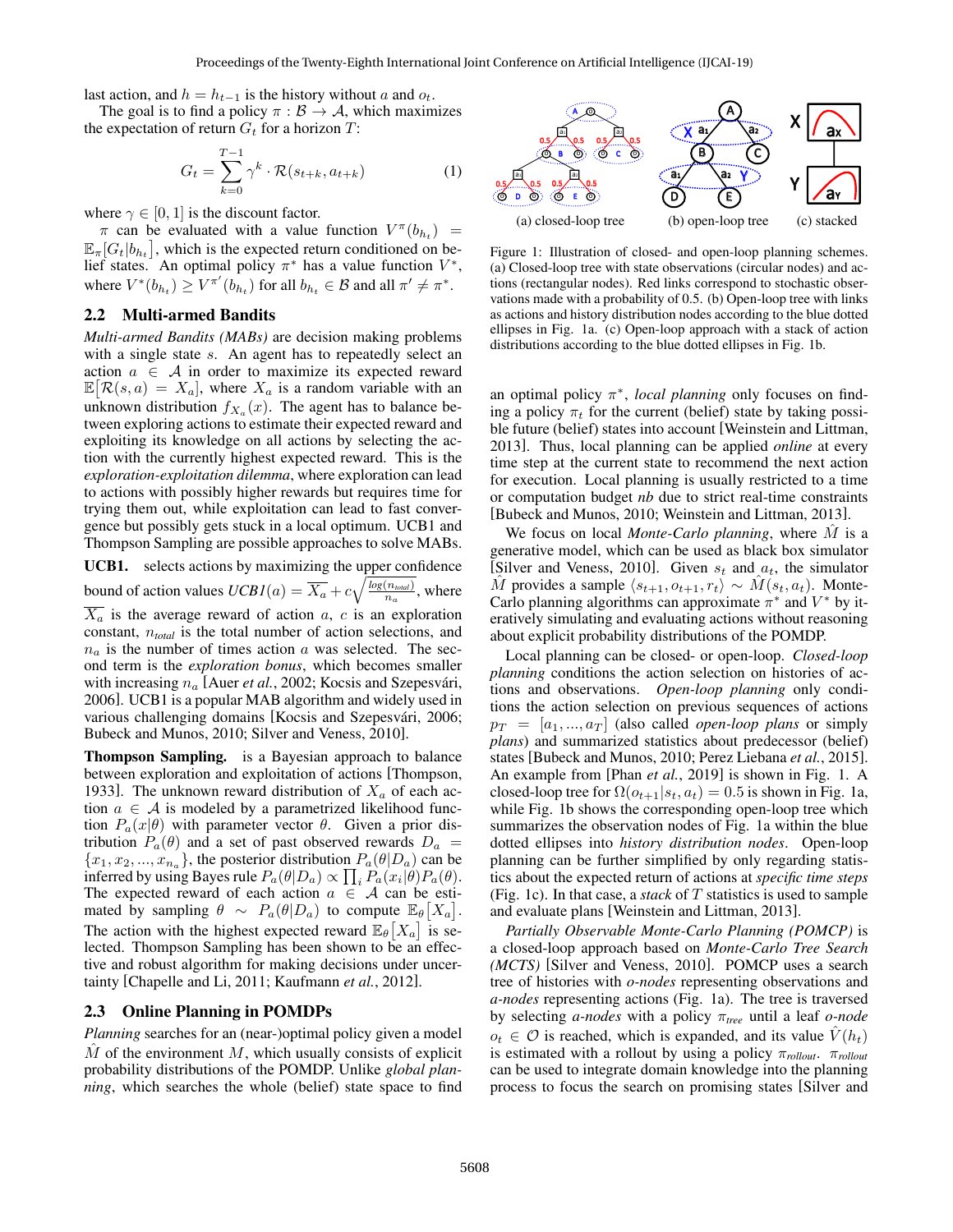Veness, 2010]. The observed rewards are recursively accumulated (Eq. 1) to update the value estimate of each node in the simulated path. The original version of POMCP uses UCB1 for  $\pi_{tree}$  and converges to the optimal best-first tree given sufficient computation [Silver and Veness, 2010].

[Lecarpentier *et al.*, 2018] formulates an open-loop variant of MCTS using UCB1 as π*tree*, called *Open-Loop Upper Confidence bound for Trees (OLUCT)*, which could be easily extended to POMDPs by constructing a tree, which summarizes all *o-nodes* to history distribution nodes (Fig. 1b).

Open-loop planning generally converges to suboptimal solutions in stochastic domains, since it ignores (belief) state values  $V(b_{h_t})$  and optimizes the summarized values  $V(N_t)$ of each node  $N_t$  (Fig. 1b) instead [Lecarpentier *et al.*, 2018]. If the problem is too complex to provide sufficient computation budget *nb* or memory capacity, then open-loop approaches are competitive against closed-loop approaches, since they need to explore a much smaller search space to find an appropriate solution [Weinstein and Littman, 2013; Perez Liebana *et al.*, 2015; Lecarpentier *et al.*, 2018].

# 3 Related Work

Previous stack based approaches to open-loop planning maintain a fixed size stack of  $T$  statistics over actions to sample open-loop plans with high expected return [Weinstein and Littman, 2013; Belzner and Gabor, 2017; Phan *et al.*, 2019]. While these approaches work well in practice, their convergence properties remain unclear because of the nonstationarity of the sampling statistics and the underlying state distributions due to the simultaneous adaptation of each statistic. Furthermore, the required number of statistics is highly domain dependent and hard to prespecify. SYMBOL maintains an *adaptive stack* of Thompson Sampling bandits, which automatically adjusts its size according to the underlying domain without prior domain knowledge. The creation and adaptation of each bandit depends on the *convergence of all preceding* bandits to preserve a stationary state and reward distribution for proper convergence of all bandits.

[Yu *et al.*, 2005] proposed an open-loop approach to decision making in POMDPs by using hierarchical planning. An open-loop plan is constructed at an abstract level, where uncertainty w.r.t. particular actions is ignored. A low-level planner controls the actual execution by explicitly dealing with uncertainty. SYMBOL is more general, since it performs planning directly on the *original problem* by using a generative model for black box optimization and does not require the POMDP to be transformed for hierarchical planning.

[Powley *et al.*, 2017] proposed a memory bounded version of MCTS with a fixed size state pool to add, discard, or reuse states depending on their visitation frequency. However, this approach cannot be easily adapted to tree-based open-loop approaches, because it requires (belief) states to be identifiable. SYMBOL does not require a pool to reuse states or nodes but maintains an *adaptive stack* of Thompson Sampling bandits. The bandits adapt according to the *temporal dependencies* between actions, while the size of the bandit stack is bounded by the planning horizon and *automatically adapts* itself according to the underlying domain.

#### Algorithm 1 Generalized Thompson Sampling

```
procedure ThompsonSampling(N_t)for a_t \in A do
   Infer \langle \mu_1, \lambda_1, \alpha_1, \beta_1 \rangle from prior and \overline{X_{a_t}}, \sigma^2_{a_t}, n_{a_t}\mu_{a_t}, \tau_{a_t} \sim \mathcal{N} \mathcal{G}(\mu_1, \lambda_1, \alpha_1, \beta_1)return argmax_{a_t \in \mathcal{A}} (\mu_{a_t})procedure UpdateBandit(N_t, G_t, a_t)\langle X_{\text{old},a_t}, X_{a_t} \rangle \leftarrow \langle X_{a_t}, (n_{a_t}X_{\text{old},a_t} + G_t)/(n_{a_t} + 1) \ranglen_{a_t} \leftarrow n_{a_t} + 1\sigma_{a_t}^2 \leftarrow [(n_{a_t} - 1)\sigma_{a_t}^2 + (G_t - \overline{X_{old, a_t}})(G_t - \overline{X_{a_t}})]/n_{a_t}\delta_{a_t} \leftarrow |\overline{X_{a_t}} - \overline{X_{\textit{old},a_t}}|return \delta_a
```
### 4 Adaptive Thompson Sampling Stacks

## 4.1 Generalized Thompson Sampling

We use a variant of Thompson Sampling, which works for arbitrary reward distributions as proposed in [Bai *et al.*, 2013; Bai *et al.*, 2014] by assuming that  $X_{a_t}$  follows a Normal distribution  $\mathcal{N}(\mu, \frac{1}{\tau})$  with unknown mean  $\mu$  and precision  $\tau = \frac{1}{\sigma^2}$ , where  $\sigma^2$  is the variance.  $\langle \mu, \tau \rangle$  follows a Normal Gamma distribution  $\mathcal{N}\mathcal{G}(\mu_0, \lambda, \alpha, \beta)$  with  $\lambda > 0, \alpha \geq 1$ , and  $\beta \geq 0$ . The distribution over  $\tau$  is a Gamma distribution  $\tau \sim \text{Gamma}(\alpha, \beta)$  and the conditional distribution over  $\mu$ given  $\tau$  is a Normal distribution  $\mu \sim \mathcal{N}(\mu_0, \frac{1}{\lambda \tau}).$ 

Given a prior distribution  $P(\theta) = \mathcal{N}\mathcal{G}(\mu_0, \lambda_0, \alpha_0, \beta_0)$  and *n* observations  $D = \{x_1, ..., x_n\}$ , the posterior distribution is defined by  $P(\theta|D) = \mathcal{NG}(\mu_1, \lambda_1, \alpha_1, \beta_1)$ , where  $\mu_1 =$  $\frac{\lambda_0 \mu_0 + nX}{\lambda_0 + n}$ ,  $\lambda_1 = \lambda_0 + n$ ,  $\alpha_1 = \alpha_0 + \frac{n}{2}$ , and  $\beta_1 = \beta_0 +$  $\frac{1}{2}(n\sigma^2+\frac{\lambda_0n(\overline{X}-\mu_0)^2}{\lambda_0+n})$  $\frac{(\overline{X} - \mu_0)}{\lambda_0 + n}$ ). X is the mean of all values in D and  $\sigma^2 = \frac{1}{n} \sum_{i=1}^n (x_i - \overline{X})^2$  is the variance.

The posterior is inferred for each action  $a_t \in A$  to sample an estimate  $\mu_{a_t}$  for the expected return. The action with the highest  $\mu_{a_t}$  is selected. The complete formulation is given in Algorithm 1. A MAB  $N_t$  stores  $\overline{X_{a_t}}$ ,  $\sigma_{a_t}^2$ , and  $n_{a_t}$  for each action  $a_t \in A$ . In *UpdateBandit*, the absolute difference  $\delta_{a_t} = |\overline{X_{a_t}} - \overline{X_{old, a_t}}|$  between the old and the new mean value of  $X_{a_t}$  is returned to evaluate the convergence of  $N_t$ .

If sufficient domain knowledge for defining the prior is unavailable, the prior should be chosen such that all possibilities can be sampled (almost) uniformly [Bai *et al.*, 2014]. This can be achieved by choosing the priors such that the variance of the resulting Normal distribution  $\mathcal{N}(\mu_0, \frac{1}{\lambda_0 \tau})$  becomes infinite ( $\frac{1}{\lambda_0 \tau_0} \to \infty$  and  $\lambda_0 \tau \to 0$ ). Since  $\tau$  follows a Gamma distribution *Gamma*( $\alpha_0$ ,  $\beta_0$ ) with expectation  $\mathbb{E}[\tau] = \frac{\alpha_0}{\beta_0}$ ,  $\alpha_0$  and  $\beta_0$  should be chosen such that  $\frac{\alpha_0}{\beta_0} \to 0$ . Given the hyperparameter space  $\lambda_0 > 0$ ,  $\alpha_0 \ge 1$ , and  $\beta_0 \ge 0$ , it is recommended to set  $\alpha_0 = 1$  and  $\mu_0 = 0$  to center the Normal distribution.  $\lambda_0$  should be small enough and  $\beta_0$  should be sufficiently large [Bai *et al.*, 2014].

#### 4.2 SYMBOL

*Stable Yet Memory Bounded Open-Loop (SYMBOL) planning* is a partially observable open-loop approach, which op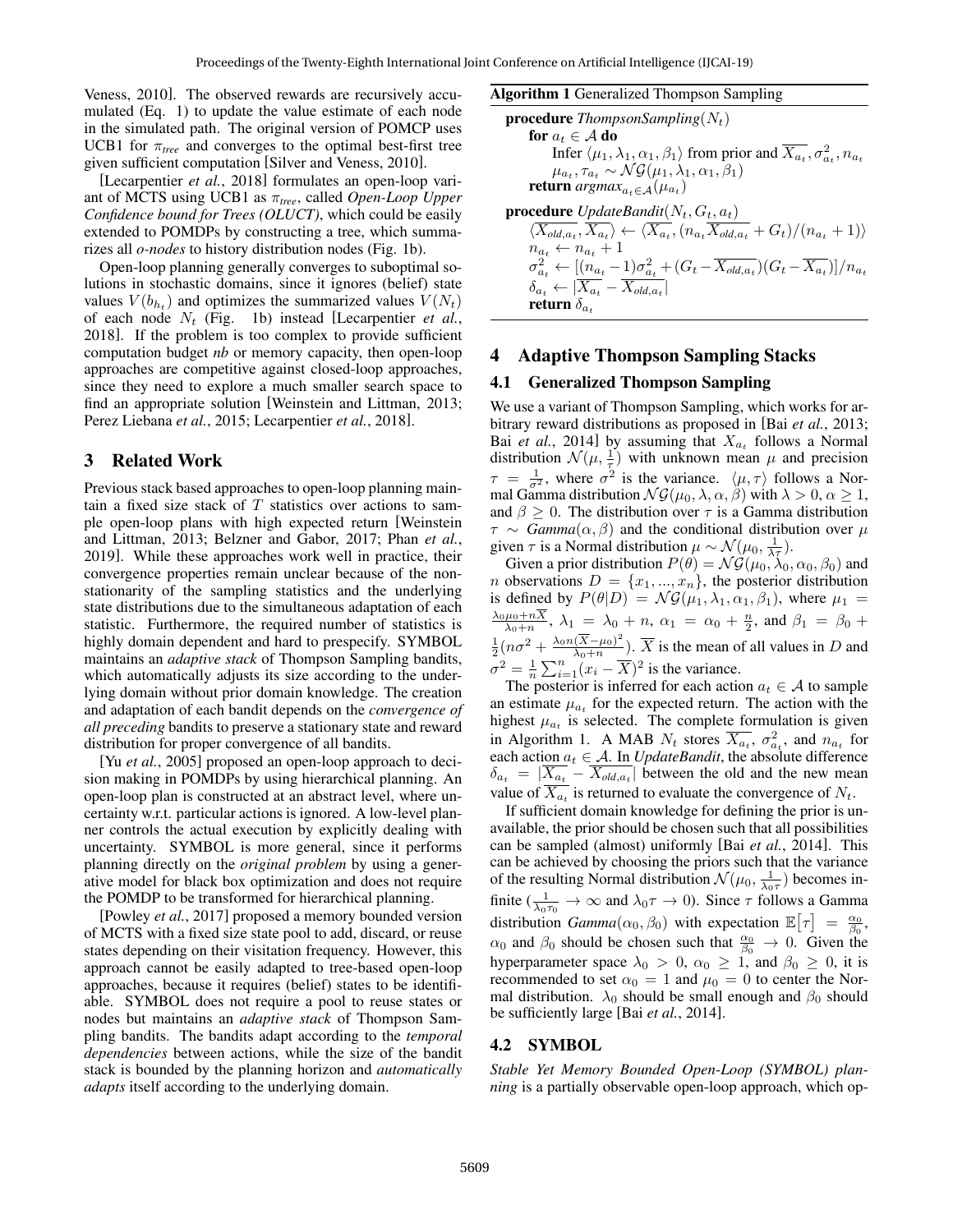timizes an adaptive stack of *nMAB* Thompson Sampling bandits (with  $nMAB \leq T$ ) to maximize the expected return.

Initially beginning with a single MAB  $N_1$ , a simulation starts at state  $s_1$ , which is sampled from an approximated belief state  $\hat{b}_{h_t} \approx b_{h_t}$ . In this work, we use a particle filter  $\hat{b}_{h_t}$ to approximate  $b_{h_t}$  as proposed in [Silver and Veness, 2010]. The first  $nMAB$  actions  $a_t$  are sampled from all MABs in the current stack. The remaining  $T - nMAB$  actions are sampled from a rollout policy π*rollout*, which can be random or enhanced with domain knowledge [Silver and Veness, 2010]. The sampled plan  $p_T = [a_1, ..., a_T]$  is evaluated with M to observe rewards  $r_1, ..., r_T$ , which are accumulated to returns  $G_1, ..., G_T$  according to Eq. 1. The first *nMAB* returns are used to update the MAB stack. A MAB  $N_t$  is only updated or created, when all of its predecessors  $N_{t-k}$  with  $0 < k < t$ converged. We assume that  $N_t$  converged, if  $\overline{\delta}_{a_t} < \epsilon$ , where  $\delta_{a_t}$  is the average of the last  $\kappa$  values of  $\delta_{a_t}$  from previous updates to  $N_t$  (Algorithm 1). The parameter  $\kappa$  copes with the non-stationarity of the return values  $G_t$  to update each MAB, which is caused by the adaptation of the action selection.

The complete formulation of SYMBOL is given in Algorithm 2, where  $h_t$  is the action-observation history, T is the planning horizon, *nb* is the computation budget,  $\kappa$  is the *convergence tolerance* represented by the number of MAB updates to be considered, and  $\epsilon$  is the *convergence threshold*.

| <b>Algorithm 2 SYMBOL Planning</b> |  |  |
|------------------------------------|--|--|
|                                    |  |  |

procedure  $SYMBOL(h_t, T, nb, \kappa, \epsilon)$  $nMAB \leftarrow 1$ , Create first MAB  $N_1$ while  $nb > 0$  do  $nb \leftarrow nb - 1$  $s_1 \sim b_{h_t}$  $Simulate(s_1, T, \kappa, \epsilon)$ return *argmax*<sub>a1∈A</sub> $(X_{a_1})$ **procedure** *Simulate*( $s_1, T, \kappa, \epsilon$ )  $t \leftarrow 1$ while  $t \leq T$  and  $s_t$  is no terminal state **do** if  $t \leq nMAB$  then  $a_t \leftarrow$  *ThompsonSampling* $(N_t)$ else  $a_t \leftarrow \pi_{\text{rollout}}(s_t)$  $\langle s_{t+1}, r_t, o_{t+1} \rangle \sim \hat{M}(s_t, a_t)$  > Simulate action  $t \leftarrow t + 1$  $H \leftarrow t$  $G_{t+1} \leftarrow 0$ <br>for  $t \in H, ..., 1$  do  $\triangleright$  Accumulate rewards (Eq. 1)  $G_t \leftarrow r_t + \gamma G_{t+1}$ for  $t \in 1, ..., H$  do if  $t \le nMAB + 1$  and  $t \le T$  and  $\overline{\delta}_{a_{t-1}} < \epsilon$  then if  $t > nMAB$  then  $nMAB \leftarrow nMAB + 1$ , Create new  $N_t$  $\delta_{a_t} \leftarrow UpdateBandit(N_t, G_t, a_t)$ Update  $\overline{\delta}_{a_t}$  with average of last  $\kappa$  values of  $\delta_{a_t}$ else **break**  $\triangleright$  Keep successor MABs stationary

Thompson Sampling bandits are able to converge, if their reward distributions are stationary [Agrawal and Goyal, 2013]. A reward distribution is stationary, if both the underlying state distribution and the successor policy π*succ* are stationary. The former is ensured, if all preceding MABs converged, since their actions affect the underlying state distribution. The latter is ensured by keeping all successing MABs fixed (they are not updated unless the predecessors converged) and by using a stationary rollout policy π*rollout*.

Starting from the first MAB  $N_1$ , we know that the state distribution  $\hat{b}_{h_t}$  is stationary. If the successor policy  $\pi_{succ}$  is stationary as well,  $N_1$  will converge to the best action given  $\pi_{succ}$  [Agrawal and Goyal, 2013]. By induction, we can show the same for all successor MABs, given that all predecessor MABs converged. If  $N_t$  significantly changed such that  $\overline{\delta}_{a_t} \geq \epsilon$ , all MABs  $N_{t+k}$  with  $k > 0$  must remain fixed to ensure a stationary reward distribution to enable convergence of  $N_t$  first. By adjusting the parameters  $\kappa$  and  $\epsilon$ , the size and speed of convergence of the MAB stack can be controlled.

# 5 Experiments

#### 5.1 Evaluation Environments

We tested SYMBOL in different POMDP benchmark problems [Silver and Veness, 2010; Somani *et al.*, 2013]. We always set  $\gamma$  as proposed in [Silver and Veness, 2010].

The *RockSample(n,k)* problem simulates an agent moving in an  $n \times n$  grid, which contains k rocks [Smith and Simmons, 2004]. Each rock can be good or bad, but the true state of each rock is unknown. The agent has to sample good rocks, while avoiding to sample bad rocks. It has a noisy sensor, which produces an observation  $o_t \in \{good, bad\}$  for a particular rock. The probability of sensing the correct state of the rock decreases exponentially with the agent's distance to that rock. Sampling gives a reward of  $+10$ , if the rock is good, and −10 otherwise. If a good rock was sampled, it becomes bad. Moving past the east edge of the grid gives a reward of  $+10$ and the episode terminates. We set  $\gamma = 0.95$ .

In *Battleship* five ships of size 1, 2, 3, 4, and 5 respectively are randomly placed into a  $10 \times 10$  grid, where the agent has to sink all ships without knowing their actual positions [Silver and Veness, 2010]. Each cell hitting a ship gives a reward of +1. There is a reward of  $-1$  per time step and a terminal reward of  $+100$  for hitting all ships. We set  $\gamma = 1$ .

*PocMan* is a partially observable version of *PacMan* [Silver and Veness, 2010]. The agent navigates in a  $17 \times 19$  maze and has to eat randomly distributed food pellets and power pills. There are four ghosts moving randomly in the maze. If the agent is within the visible range of a ghost, it is getting chased by the ghost and dies, if it touches the ghost, terminating the episode with a reward of  $-100$ . Eating a power pill enables the agent to eat ghosts for 15 time steps. In that case, the ghosts will run away, if the agent is under the effect of a power pill. At each time step a reward of  $-1$  is given. Eating food pellets gives a reward of  $+10$  and eating a ghost gives  $+25$ . The agent can only perceive ghosts, if they are in its direct line of sight in each cardinal direction or within a hearing range. Also, the agent can only sense walls and food pellets, which are adjacent to it. We set  $\gamma = 0.95$ .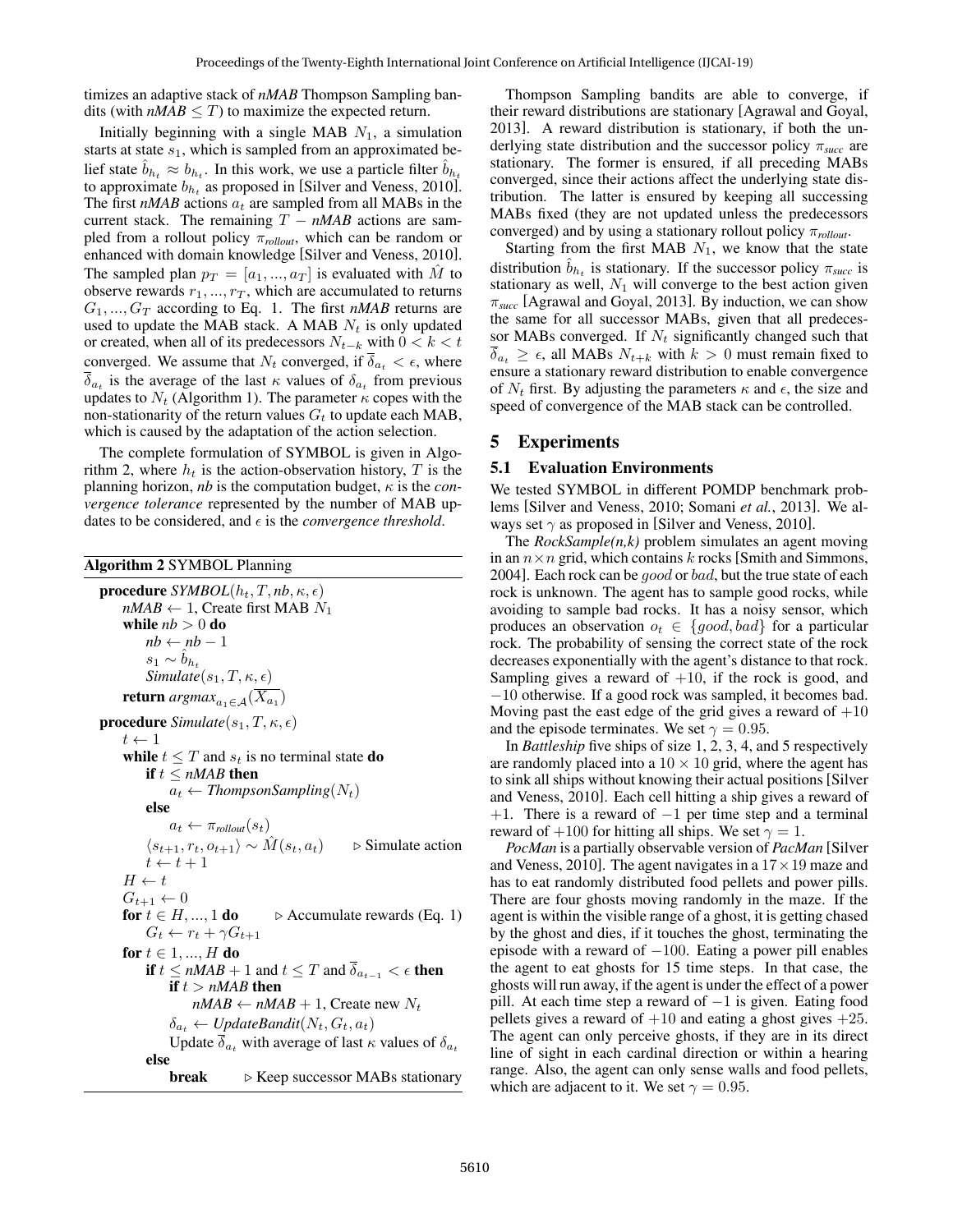

Figure 2: Sensitivity analysis of SYMBOL w.r.t. the  $\epsilon$ -threshold with a horizon of  $T = 100$  and  $\kappa = 8$ . (a-d) Average performance w.r.t. to different computation budgets *nb* compared to POMCP, POOLUCT, POOLTS, and POSTS (e-h) MAB stack size given  $nb = 4096$ .

## 5.2 Methods

We implemented different partially observable planning algorithms to compare with  $\text{SYMBOL}$ <sup>1</sup>. All algorithms with a rollout phase use a policy π*rollout* which randomly selects actions from a set of legal actions  $a_t \in \mathcal{A}_{\text{legal}}(s')$ , depending on the currently simulated state  $s' \in S$ . Since open-loop planning can encounter different states at the same node or time step (Fig. 1), the set of legal actions  $A_{\text{legal}}(s_t)$  may vary for each state  $s_t \in S$ . Thus, we mask out currently illegal actions, regardless of whether they have high action values.

POMCP. We use the POMCP implementation from [Silver and Veness, 2010].  $\pi_{tree}$  selects actions from  $A_{legal}(s_t)$  with UCB1. In each simulation step, there is at most one expansion step, where new nodes are added to the search tree. Thus, the tree size should increase linearly w.r.t. *nb* in large POMDPs.

POOLUCT and POOLTS. are implemented as open-loop versions of POMCP (Fig. 1b), where actions are selected from  $\mathcal{A}_{\mathit{legal}}(s_t)$  using UCB1 (POOLUCT) or Thompson Sampling (POOLTS) as node selection policy π*tree*. Similarly to POMCP, the search tree size should increase linearly w.r.t. *nb*, but with less nodes, since open-loop trees store summarized information about history distributions (Fig. 1b).

SYMBOL. uses an adaptive stack of *nMAB* Thompson Sampling bandits  $N_t$  according to Algorithm 2. Starting at  $s_1$ , all MABs  $N_t$  apply Thompson Sampling to  $A_{legal}(s')$ , depending on the currently simulated state  $s' \in S$ . If  $t >$ *nMAB*, then  $\pi_{\text{rollout}}$  is used. Given a horizon of T, SYMBOL always maintains  $nMAB \leq T$  MABs. Although  $nMAB$  depends on  $\kappa$ ,  $\epsilon$ , and *nb*, it never exceeds T (Algorithm 2).

Partially Observable Stacked Thompson Sampling (**POSTS**). uses a *fixed size stack* of  $nMAB = T$  Thompson Sampling bandits  $N_t$  [Phan *et al.*, 2019]. Similarly to SYM-BOL, all MABs  $N_t$  apply Thompson Sampling to  $A_{legal}(s')$ , depending on the currently simulated state  $s' \in S$ . Unlike SYMBOL, all MABs  $N_t$  are updated *simultaneously* according to  $G_t$  regardless of the convergence of the preceding MABs as suggested in [Weinstein and Littman, 2013].

#### 5.3 Results

We ran each approach on *RockSample*, *Battleship*, and *Poc-Man* with different settings for 100 times or at most 12 hours of total computation. We evaluated the performance of each approach with the *undiscounted return* ( $\gamma = 1$ ), because we focus on the actual effectiveness instead of the quality of optimization [Bai *et al.*, 2014]. For POMCP and POOLUCT we set the UCB1 exploration constant  $c$  to the reward range of each domain as proposed in [Silver and Veness, 2010].

Since we assume no additional domain knowledge, we focus on uninformative priors with  $\mu_0 = 0$ ,  $\alpha_0 = 1$ , and  $\lambda_0 = 0.01$  [Bai *et al.*, 2014]. With this setting,  $\beta_0$  controls the degree of initial exploration during the planning phase, thus we only vary  $\beta_0$  for POOLTS, POSTS, and SYMBOL. To preserve readability of the figures, we only provide the best configuration of POOLTS and POSTS for comparison.

### Hyperparameter Sensitivity

We evaluated the sensitivity of SYMBOL w.r.t. the convergence threshold  $\epsilon$ . Fig. 2a-d show the performance of SYMBOL with  $\epsilon \in \{3.2, 6.4, 12.8\}$  compared to all other approaches described in Section 5.2. All SYMBOL variants are able to keep up with their tree-based counterpart POOLTS, while outperforming POOLUCT. SYMBOL is able

<sup>&</sup>lt;sup>1</sup>Code is available at https://github.com/thomyphan/planning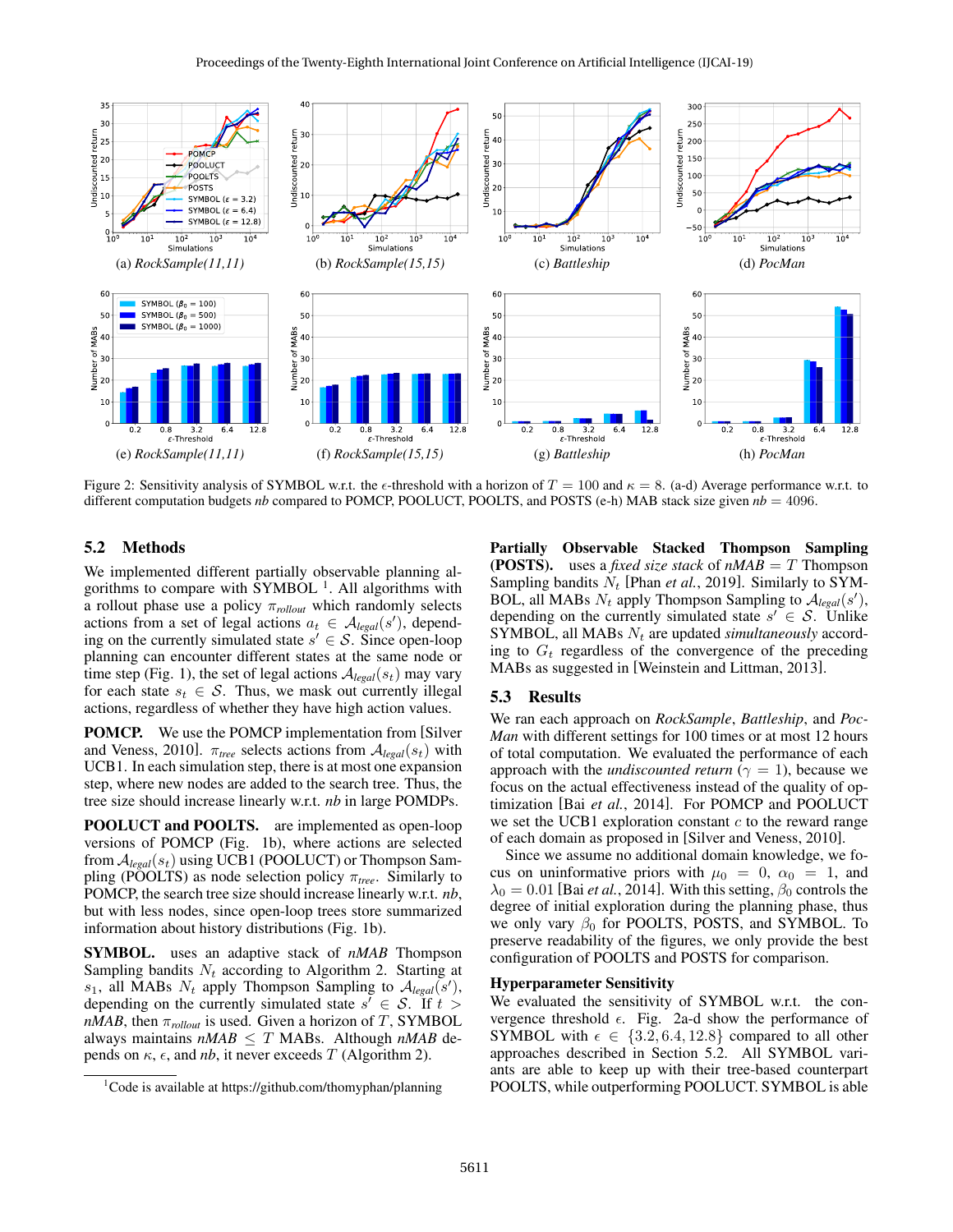to keep up with POMCP in *RockSample(11,11)* and *Battleship*. POMCP outperforms all open-loop approaches in *Poc-Man*. SYMBOL scales better in performance with increasing *nb* than POSTS, which seems to converge prematurely after *nb* > 1000. Except in *PocMan*, SYMBOL scales slightly better with increasing *nb* when  $\epsilon = 3.2$ , probably due to more stable convergence of the MABs. Fig. 2e-h show the average stack sizes  $nMAB$  of SYMBOL for  $nb = 4096$ <sup>2</sup>,  $\beta_0 \in \{100, 500, 1000\}$ , and different  $\epsilon$ . In *RockSample*,  $20 < nMAB < 30$ , when  $\epsilon \geq 0.8$ , but it does not grow any further. In *Battleship*,  $nMAB < 10$ , but the stack size slightly increases w.r.t  $\epsilon$ . In *PocMan*, *nMAB* quickly increases w.r.t  $\epsilon$ .  $\beta_0$  does not have any significant impact on  $nMAB$ .

We also experimented with the convergence tolerance  $\kappa \in$  $\{2, 4, 8, 16, 32\}$  but did not observe significantly different results than shown in Fig. 2. *nMAB* tends to decrease with increasing  $\kappa$ , which is due to the amount of time required to consider a MAB as converged. When  $\kappa < 8$ , then SYMBOL was less stable in all domains (except in *Battleship*), leading to high variance in performance when *nb* is large.

#### Performance-Memory Tradeoff

We evaluated the performance-memory tradeoff of all approaches by introducing a memory capacity *nMEM*, where the computation is interrupted, when the number of nodes exceeds *nMEM*. For POMCP, we count the number of *onodes* and *a-nodes* (Fig. 1a). For POOLTS and POOLUCT, we count the number of history distribution nodes (Fig. 1b). For SYMBOL and POSTS, we count *nMAB*. POSTS always uses a planning horizon of  $min(T, nMEM)$  to satisfy the memory bound. The results are shown in Fig. 3 for  $nb = 4096$ ,  $T = 100, \beta_0 \in \{100, 500, 1000\}$  for POOLTS, POSTS, and SYMBOL,  $\epsilon = 6.4$ , and  $\kappa = 8$ .

In *RockSample* and *Battleship*, POMCP is outperformed by SYMBOL and POOLTS. SYMBOL always performs best in these domains, when  $nMEM \leq 1000$ . POMCP performs best in *PocMan* by outperforming SYMBOL, when  $nMEM > 100$  and POOLTS keeps up with SYMBOL, when *nMEM* > 1000. SYMBOL always outperforms POSTS, while using a lower maximum number of MABs. POSTS is only able to keep up with the best SYMBOL setting in *RockSample(11,11)* after creating 100 MABs, while SYM-BOL only uses about 20 MABs for planning. POOLUCT performs worst except in *Battleship*, improving less and slowest with increasing *nMEM*.

#### 6 Discussion

We presented SYMBOL, a general memory bounded approach to partially observable open-loop planning with an adaptive stack of Thompson Sampling bandits.

Our experiments show that SYMBOL is a good alternative to tree-based planning in POMDPs. SYMBOL is competitive against tree-based open-loop planning like POOLUCT and POOLTS and is able to keep up with POMCP in domains with large action spaces and low stochasticity like *RockSample* or *Battleship*. SYMBOL is robust w.r.t. the choice of



Figure 3: Average performance of POMCP, POOLUCT, POOLTS, POSTS, and SYMBOL with memory bounds,  $nb = 4096$ ,  $T = 100$ ,  $\kappa = 8$ , and  $\epsilon = 6.4$ . The vertical dotted lines indicate the maximum number of MABs used by SYMBOL (blue) and POSTS (orange).

the hyperparameters  $\beta_0$  and  $\epsilon$  in terms of performance, with  $\epsilon$  strongly affecting the memory consumption in domains with high stochasticity as shown for *PocMan* in Fig. 2h.  $\epsilon$ should be sufficiently small to ensure stable convergence of the MABs, although more computation budget will be required to build up adequate MAB stacks, if  $\epsilon$  is too small. Fig. 2e-h indicate that appropriate MAB stack sizes are highly domain dependent and cannot be generally specified beforehand without expensive parameter tuning. Thus, adaptive and robust approaches like SYMBOL seem to be promising for general and efficient decision making in POMDPs.

When restricting the memory capacity, SYMBOL clearly outperforms all tree-based approaches, while requiring significantly less MABs. Although being bounded by  $T = 100$ at most, SYMBOL always created much less MABs in all domains, resulting in extremely memory efficient planning (Fig. 3). POOLTS requires thousands of nodes to keep up with SYMBOL, while POMCP is only able to outperform SYM-BOL in *PocMan* after creating more than 100 nodes, which still consumes much more memory than SYMBOL (Fig. 3d).

SYMBOL is able to outperform the fixed size stack approach POSTS, showing the effectiveness of the adaptive stack concept, where proper convergence is ensured by the convergence threshold  $\epsilon$  and the convergence tolerance  $\kappa$ .

While state-of-the-art approaches to efficient online planning [Silver and Veness, 2010; Somani *et al.*, 2013; Bai *et al.*, 2014] heavily rely on sufficient memory resources in highly complex domains, SYMBOL is a memory bounded alternative, which maintains an adaptive stack of MABs. SYMBOL is able to automatically adapt its stack according to the underlying domain without any prior domain knowledge.

 $2$ Using budgets between 1024 and 16384 led to similar plots, thus we stick to  $nb = 4096$  as suggested in [Phan *et al.*, 2019].